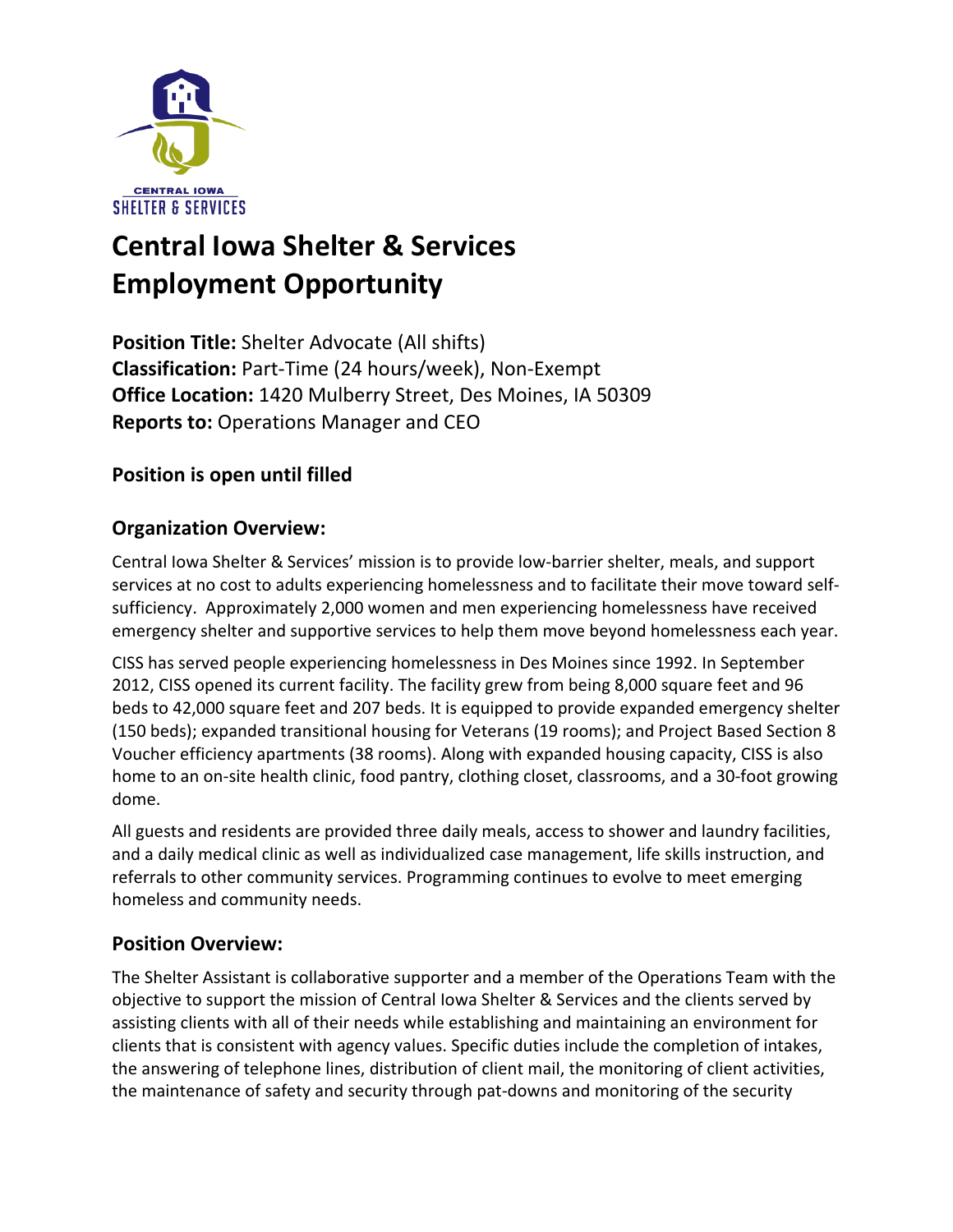system, connection of clients to case managers and service providers, and light housekeeping. The schedule for this position covers three days per week from 3:30pm-11:30pm. Successful candidates must have ability to cover occasional holidays.

## **Duties/Responsibilities:**

- Provides consistent coverage for assigned shifts, working within the team and independently to complete all shift tasks.
- Monitors and supervises shelter and client affairs, assists clients of the shelter with needs and questions and maintains shelter order in accordance with Central Iowa Shelter & Services policies.
- Receives new clients, completes intake paperwork, creates proper client files and orients new clients to Central Iowa Shelter & Services and its policies.
- Enforces shelter policies and follows staff policies and procedures.
- Performs general administrative functions such as noting within the communication log, answering the phone and responding to in-person inquiries in a professional manner. Provides appropriate information and referrals for those who need other resources.
- Monitors the activities of clients to ensure the safety of clients, volunteers and staff.
- Verifies clients' homelessness.
- Helps clients resolve any issues as they may arise.
- Helps volunteers with questions or issues when necessary.
- Provides crisis intervention as needed, including determining when it is necessary to involve other staff, administration, or the authorities.
- Maintains written and oral communication of incidents in accordance with policies.
- Reports any problems to the leadership team.
- Attends staff meetings and participates in activities designated by the leadership team.
- Other duties as may be assigned by the leadership team.

## **Qualifications, Experience and Abilities:**

- Good computer and database skills.
- This position will require a highly organized individual, with excellent follow up skills as well as the ability to overcome objections and obstacles in the pursuit of success.
- Experience working with one or more of the following: individuals experiencing homelessness, mental health related issues, substance abuse, domestic violence, HIV/AIDS related issues, and with those living in poverty preferred.
- Superior one-on-one interpersonal communication skills, including ability to foster confidence and trust, listen sensitively, and respond appropriately.
- Must possess valid Iowa Driver's license as at times the successful candidate may drive a CISS vehicle.
- Ability to establish and maintain professional boundaries in working with clients, volunteers and donors.
- Excellent written and verbal skills in the English language.